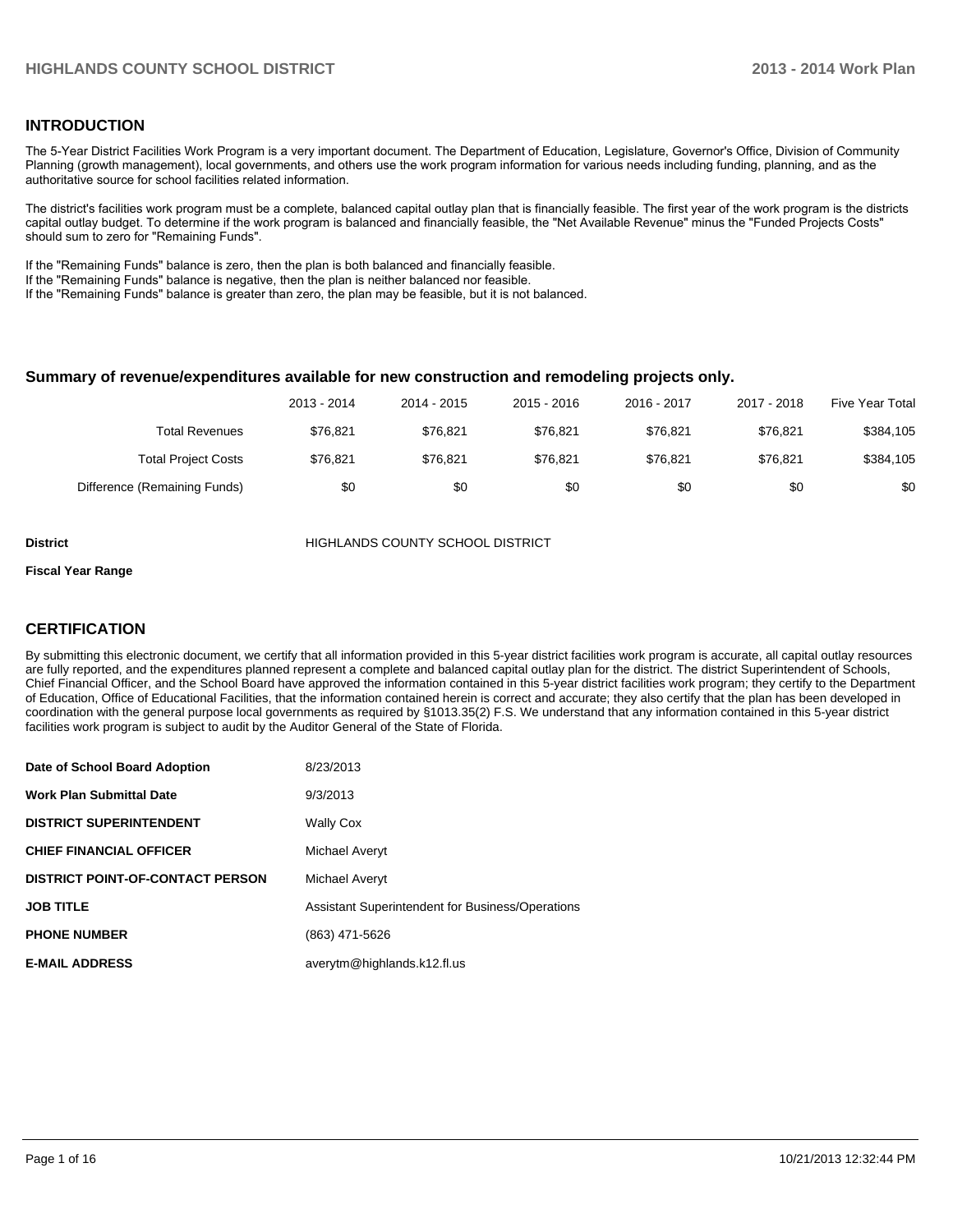# **Expenditures**

### **Expenditure for Maintenance, Repair and Renovation from 1.50-Mills and PECO**

Annually, prior to the adoption of the district school budget, each school board must prepare a tentative district facilities work program that includes a schedule of major repair and renovation projects necessary to maintain the educational and ancillary facilities of the district.

|                                  | Item                                                                                                                                                                                                                                                                                                                                                                                                                                                                                             |           | 2014 - 2015<br>Projected | 2015 - 2016<br>Projected | 2016 - 2017<br>Projected | 2017 - 2018<br>Projected | <b>Total</b> |  |  |  |  |
|----------------------------------|--------------------------------------------------------------------------------------------------------------------------------------------------------------------------------------------------------------------------------------------------------------------------------------------------------------------------------------------------------------------------------------------------------------------------------------------------------------------------------------------------|-----------|--------------------------|--------------------------|--------------------------|--------------------------|--------------|--|--|--|--|
| <b>HVAC</b>                      |                                                                                                                                                                                                                                                                                                                                                                                                                                                                                                  | \$100.000 | \$100,000                | \$100,000                | \$100,000                | \$100,000                | \$500,000    |  |  |  |  |
|                                  | Locations: AVON ELEMENTARY, FRED WILD ELEMENTARY, WOODLAWN ELEMENTARY                                                                                                                                                                                                                                                                                                                                                                                                                            |           |                          |                          |                          |                          |              |  |  |  |  |
| Flooring                         |                                                                                                                                                                                                                                                                                                                                                                                                                                                                                                  | \$0       | \$0                      | \$0                      | \$0                      | \$0                      | \$0          |  |  |  |  |
|                                  | Locations: No Locations for this expenditure.                                                                                                                                                                                                                                                                                                                                                                                                                                                    |           |                          |                          |                          |                          |              |  |  |  |  |
| Roofing                          |                                                                                                                                                                                                                                                                                                                                                                                                                                                                                                  | \$0       | \$0                      | \$0                      | \$0                      | \$0                      | \$0          |  |  |  |  |
| Locations:                       | No Locations for this expenditure.                                                                                                                                                                                                                                                                                                                                                                                                                                                               |           |                          |                          |                          |                          |              |  |  |  |  |
| Safety to Life                   |                                                                                                                                                                                                                                                                                                                                                                                                                                                                                                  | \$50,000  | \$50,000                 | \$50,000                 | \$50,000                 | \$50,000                 | \$250,000    |  |  |  |  |
| Locations:                       | ACHIEVEMENT CENTER, AVON ELEMENTARY, AVON PARK BUS GARAGE, AVON PARK MIDDLE, AVON PARK SENIOR HIGH,<br>CRACKER TRAIL ELEMENTARY, E O DOUGLAS & WALTER SHIREY COMPLEX, FRED WILD ELEMENTARY, HILL-GUSTAT MIDDLE,<br>LAKE COUNTRY ELEMENTARY, LAKE PLACID ELEMENTARY, LAKE PLACID MIDDLE, LAKE PLACID SENIOR HIGH, MEMORIAL<br>ELEMENTARY SCHOOL, PARK ELEMENTARY, SEBRING MIDDLE, SEBRING SENIOR HIGH, SUN & LAKE ELEMENTARY, THE<br>KINDERGARTEN LEARNING CENTER, WOODLAWN ELEMENTARY            |           |                          |                          |                          |                          |              |  |  |  |  |
| Fencing                          |                                                                                                                                                                                                                                                                                                                                                                                                                                                                                                  | \$0       | \$0                      | \$0                      | \$0                      | \$0                      | \$0          |  |  |  |  |
|                                  | Locations: No Locations for this expenditure.                                                                                                                                                                                                                                                                                                                                                                                                                                                    |           |                          |                          |                          |                          |              |  |  |  |  |
| Parking                          |                                                                                                                                                                                                                                                                                                                                                                                                                                                                                                  | \$0       | \$0                      | \$0                      | \$0                      | \$0                      | \$0          |  |  |  |  |
|                                  | Locations: No Locations for this expenditure.                                                                                                                                                                                                                                                                                                                                                                                                                                                    |           |                          |                          |                          |                          |              |  |  |  |  |
| Electrical                       |                                                                                                                                                                                                                                                                                                                                                                                                                                                                                                  | \$0       | \$0                      | \$0                      | \$0                      | \$0                      | \$0          |  |  |  |  |
|                                  | Locations: No Locations for this expenditure.                                                                                                                                                                                                                                                                                                                                                                                                                                                    |           |                          |                          |                          |                          |              |  |  |  |  |
| Fire Alarm                       |                                                                                                                                                                                                                                                                                                                                                                                                                                                                                                  | \$0       | \$0                      | \$0                      | \$0                      | \$0                      | \$0          |  |  |  |  |
|                                  | Locations: No Locations for this expenditure.                                                                                                                                                                                                                                                                                                                                                                                                                                                    |           |                          |                          |                          |                          |              |  |  |  |  |
| Telephone/Intercom System        |                                                                                                                                                                                                                                                                                                                                                                                                                                                                                                  | \$0       | \$0                      | \$0                      | \$0                      | \$0                      | \$0          |  |  |  |  |
|                                  | Locations: No Locations for this expenditure.                                                                                                                                                                                                                                                                                                                                                                                                                                                    |           |                          |                          |                          |                          |              |  |  |  |  |
| <b>Closed Circuit Television</b> |                                                                                                                                                                                                                                                                                                                                                                                                                                                                                                  | \$0       | \$0                      | \$0                      | \$0                      | \$0                      | \$0          |  |  |  |  |
|                                  | Locations: No Locations for this expenditure.                                                                                                                                                                                                                                                                                                                                                                                                                                                    |           |                          |                          |                          |                          |              |  |  |  |  |
| Paint                            |                                                                                                                                                                                                                                                                                                                                                                                                                                                                                                  | \$30,000  | \$30,000                 | \$30,000                 | \$30,000                 | \$30,000                 | \$150,000    |  |  |  |  |
|                                  | Locations: ACHIEVEMENT CENTER, AVON ELEMENTARY, AVON PARK BUS GARAGE, AVON PARK MIDDLE, AVON PARK SENIOR HIGH,<br>CRACKER TRAIL ELEMENTARY, E O DOUGLAS & WALTER SHIREY COMPLEX, FRED WILD ELEMENTARY, HILL-GUSTAT MIDDLE,<br>LAKE COUNTRY ELEMENTARY, LAKE PLACID ELEMENTARY, LAKE PLACID MIDDLE, LAKE PLACID SENIOR HIGH, MEMORIAL<br>ELEMENTARY SCHOOL, PARK ELEMENTARY, SEBRING MIDDLE, SEBRING SENIOR HIGH, SUN & LAKE ELEMENTARY, THE<br>KINDERGARTEN LEARNING CENTER, WOODLAWN ELEMENTARY | \$169,223 | \$70,000                 | \$90,893                 | \$135,476                | \$226,954                | \$692,546    |  |  |  |  |
| Maintenance/Repair               |                                                                                                                                                                                                                                                                                                                                                                                                                                                                                                  |           |                          |                          |                          |                          |              |  |  |  |  |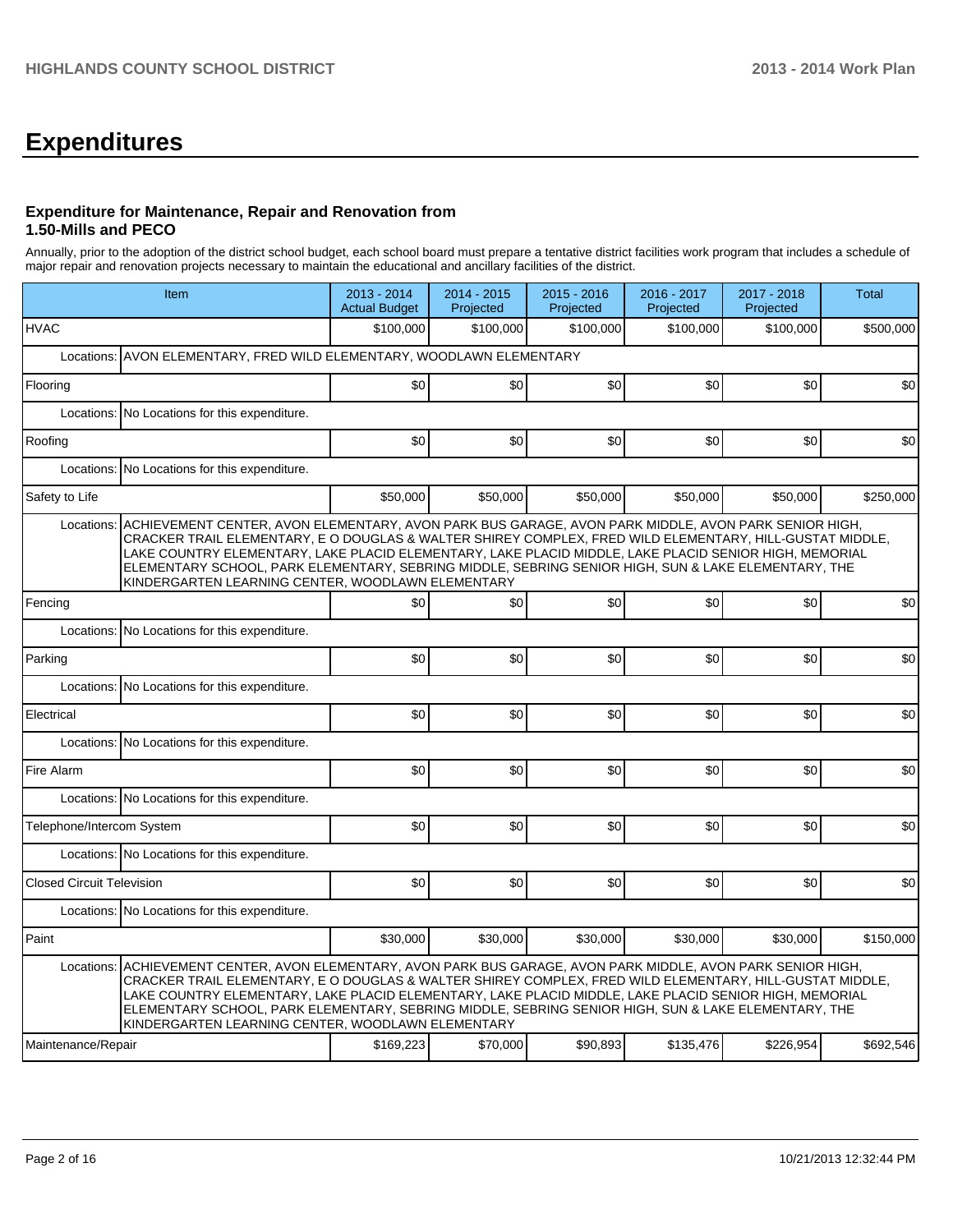| Locations: ACHIEVEMENT CENTER, AVON ELEMENTARY, AVON PARK BUS GARAGE, AVON PARK MIDDLE, AVON PARK SENIOR HIGH,<br>CRACKER TRAIL ELEMENTARY, E O DOUGLAS & WALTER SHIREY COMPLEX, FRED WILD ELEMENTARY, HILL-GUSTAT MIDDLE,<br>LAKE COUNTRY ELEMENTARY, LAKE PLACID ELEMENTARY, LAKE PLACID MIDDLE, LAKE PLACID SENIOR HIGH, MEMORIAL<br>ELEMENTARY SCHOOL, PARK ELEMENTARY, SEBRING MIDDLE, SEBRING SENIOR HIGH, SUN & LAKE ELEMENTARY, THE<br><b>IKINDERGARTEN LEARNING CENTER, WOODLAWN ELEMENTARY</b> |           |           |           |           |           |             |
|----------------------------------------------------------------------------------------------------------------------------------------------------------------------------------------------------------------------------------------------------------------------------------------------------------------------------------------------------------------------------------------------------------------------------------------------------------------------------------------------------------|-----------|-----------|-----------|-----------|-----------|-------------|
| Sub Total: I                                                                                                                                                                                                                                                                                                                                                                                                                                                                                             | \$349.223 | \$250,000 | \$270.893 | \$315,476 | \$406.954 | \$1.592.546 |

| <b>PECO Maintenance Expenditures</b> | \$0       | \$0 <sub>1</sub> | \$20,893  | \$65,476  | \$156,954 | \$243,323   |
|--------------------------------------|-----------|------------------|-----------|-----------|-----------|-------------|
| I.50 Mill Sub Total: I               | \$349.223 | \$250,000        | \$250,000 | \$250,000 | \$250,000 | \$1.349.223 |

No items have been specified.

| $\overline{\phantom{a}}$<br>Total: | \$349.223 | \$250,000 | \$270.893 | 694 E<br>.476<br>∵ک∆ت | \$406,954 | .592.546 |
|------------------------------------|-----------|-----------|-----------|-----------------------|-----------|----------|
|------------------------------------|-----------|-----------|-----------|-----------------------|-----------|----------|

#### **Local 1.50 Mill Expenditure For Maintenance, Repair and Renovation**

Anticipated expenditures expected from local funding sources over the years covered by the current work plan.

| Item                                                         | $2013 - 2014$<br><b>Actual Budget</b> | $2014 - 2015$<br>Projected | $2015 - 2016$<br>Projected | 2016 - 2017<br>Projected | $2017 - 2018$<br>Projected | <b>Total</b> |
|--------------------------------------------------------------|---------------------------------------|----------------------------|----------------------------|--------------------------|----------------------------|--------------|
| Remaining Maint and Repair from 1.5 Mills                    | \$349,223                             | \$250,000                  | \$250,000                  | \$250,000                | \$250,000                  | \$1,349,223  |
| Maintenance/Repair Salaries                                  | \$950,000                             | \$0                        | \$0                        | \$0                      | \$0                        | \$950,000    |
| <b>School Bus Purchases</b>                                  | \$0                                   | \$0                        | \$0                        | \$0                      | \$0                        | \$0          |
| <b>Other Vehicle Purchases</b>                               | \$0                                   | \$0                        | \$0                        | \$0                      | \$0                        | \$0          |
| Capital Outlay Equipment                                     | \$1,739,794                           | \$1,254,979                | \$1,395,382                | \$1,543,320              | \$1,690,253                | \$7,623,728  |
| <b>Rent/Lease Payments</b>                                   | \$95,000                              | \$95,000                   | \$95,000                   | \$95,000                 | \$95,000                   | \$475,000    |
| <b>COP Debt Service</b>                                      | \$3,743,922                           | \$5,416,419                | \$5,417,244                | \$5,413,359              | \$5,413,359                | \$25,404,303 |
| Rent/Lease Relocatables                                      | \$45,000                              | \$45,000                   | \$45,000                   | \$45,000                 | \$45,000                   | \$225,000    |
| <b>Environmental Problems</b>                                | \$0                                   | \$0                        | \$0                        | \$0                      | \$0                        | \$0          |
| ls.1011.14 Debt Service                                      | \$0                                   | \$0                        | \$0                        | \$0                      | \$0                        | \$0          |
| Special Facilities Construction Account                      | \$0                                   | \$0                        | \$0                        | \$0                      | \$0                        | \$0          |
| Premiums for Property Casualty Insurance - 1011.71<br>(4a,b) | \$0                                   | \$0                        | \$0                        | \$0                      | \$0                        | \$0          |
| Qualified School Construction Bonds (QSCB)                   | $\Omega$                              | \$0                        | \$0                        | \$0                      | \$0                        | \$0          |
| Qualified Zone Academy Bonds (QZAB)                          | \$0                                   | \$0                        | \$0                        | \$0                      | \$0                        | \$0          |
| <b>Local Expenditure Totals:</b>                             | \$6,922,939                           | \$7,061,398                | \$7,202,626                | \$7,346,679              | \$7,493,612                | \$36,027,254 |
| n<br>$-1$                                                    |                                       |                            |                            |                          |                            |              |

**Revenue**

## **1.50 Mill Revenue Source**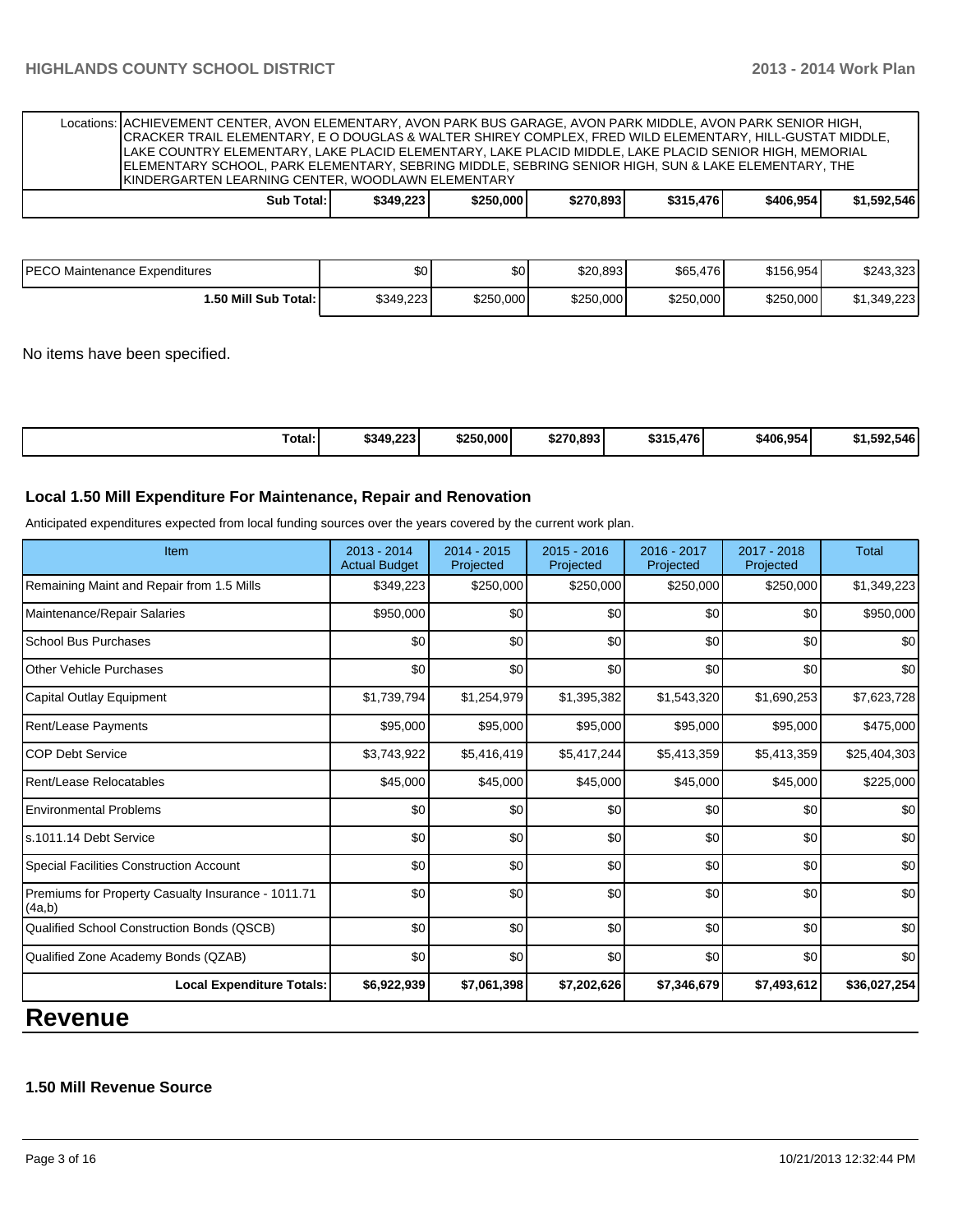## **HIGHLANDS COUNTY SCHOOL DISTRICT 2013 - 2014 Work Plan**

Schedule of Estimated Capital Outlay Revenue from each currently approved source which is estimated to be available for expenditures on the projects included in the tentative district facilities work program. All amounts are NET after considering carryover balances, interest earned, new COP's, 1011.14 and 1011.15 loans, etc. Districts cannot use 1.5-Mill funds for salaries except for those explicitly associated with maintenance/repair projects. (1011.71 (5), F.S.)

| <b>Item</b>                                                                         | Fund | $2013 - 2014$<br><b>Actual Value</b> | $2014 - 2015$<br>Projected | $2015 - 2016$<br>Projected | $2016 - 2017$<br>Projected | $2017 - 2018$<br>Projected | Total            |
|-------------------------------------------------------------------------------------|------|--------------------------------------|----------------------------|----------------------------|----------------------------|----------------------------|------------------|
| (1) Non-exempt property<br>lassessed valuation                                      |      | \$4,807,596,759                      | \$4,903,748,694            | \$5,001,823,668            | \$5,101,860,141            | \$5,203,897,344            | \$25,018,926,606 |
| $(2)$ The Millege projected for<br>discretionary capital outlay per<br>ls.1011.71   |      | 1.50                                 | 1.50                       | 1.50                       | 1.50                       | 1.50                       |                  |
| $(3)$ Full value of the 1.50-Mill<br>discretionary capital outlay per<br>ls.1011.71 |      | \$8.076.763                          | \$8,238,298                | \$8,403,064                | \$8,571,125                | \$8,742,548                | \$42,031,798     |
| $(4)$ Value of the portion of the 1.50<br>I-Mill ACTUALLY levied                    | 370  | \$6,922,939                          | \$7,061,398                | \$7,202,626                | \$7,346,679                | \$7,493,612                | \$36,027,254     |
| $(5)$ Difference of lines (3) and (4)                                               |      | \$1,153,824                          | \$1,176,900                | \$1,200,438                | \$1,224,446                | \$1,248,936                | \$6,004,544      |

#### **PECO Revenue Source**

The figure in the row designated "PECO Maintenance" will be subtracted from funds available for new construction because PECO maintenance dollars cannot be used for new construction.

| Item                                  | Fund | $2013 - 2014$<br><b>Actual Budget</b> | $2014 - 2015$<br>Projected | $2015 - 2016$<br>Projected | 2016 - 2017<br>Projected | 2017 - 2018<br>Projected | Total     |
|---------------------------------------|------|---------------------------------------|----------------------------|----------------------------|--------------------------|--------------------------|-----------|
| <b>PECO New Construction</b>          | 340  | \$O I                                 | \$0                        | \$0                        | \$0 <sub>0</sub>         | \$0                      | \$0       |
| <b>IPECO Maintenance Expenditures</b> |      | \$O I                                 | \$0                        | \$20,893                   | \$65,476                 | \$156.954                | \$243,323 |
|                                       |      | \$٥١                                  | \$0                        | \$20,893                   | \$65,476                 | \$156.954                | \$243,323 |

#### **CO & DS Revenue Source**

Revenue from Capital Outlay and Debt Service funds.

| Item                                              | Fund | 2013 - 2014<br><b>Actual Budget</b> | $2014 - 2015$<br>Projected | $2015 - 2016$<br>Projected | $2016 - 2017$<br>Projected | $2017 - 2018$<br>Projected | Total     |
|---------------------------------------------------|------|-------------------------------------|----------------------------|----------------------------|----------------------------|----------------------------|-----------|
| CO & DS Cash Flow-through<br><b>I</b> Distributed | 360  | \$72,838                            | \$72,838                   | \$72.838                   | \$72.838                   | \$72,838                   | \$364,190 |
| ICO & DS Interest on<br>Undistributed CO          | 360  | \$3,983                             | \$3,983                    | \$3,983                    | \$3,983                    | \$3,983                    | \$19,915  |
|                                                   |      | \$76,821                            | \$76,821                   | \$76,821                   | \$76,821                   | \$76,821                   | \$384,105 |

#### **Fair Share Revenue Source**

All legally binding commitments for proportionate fair-share mitigation for impacts on public school facilities must be included in the 5-year district work program.

Nothing reported for this section.

#### **Sales Surtax Referendum**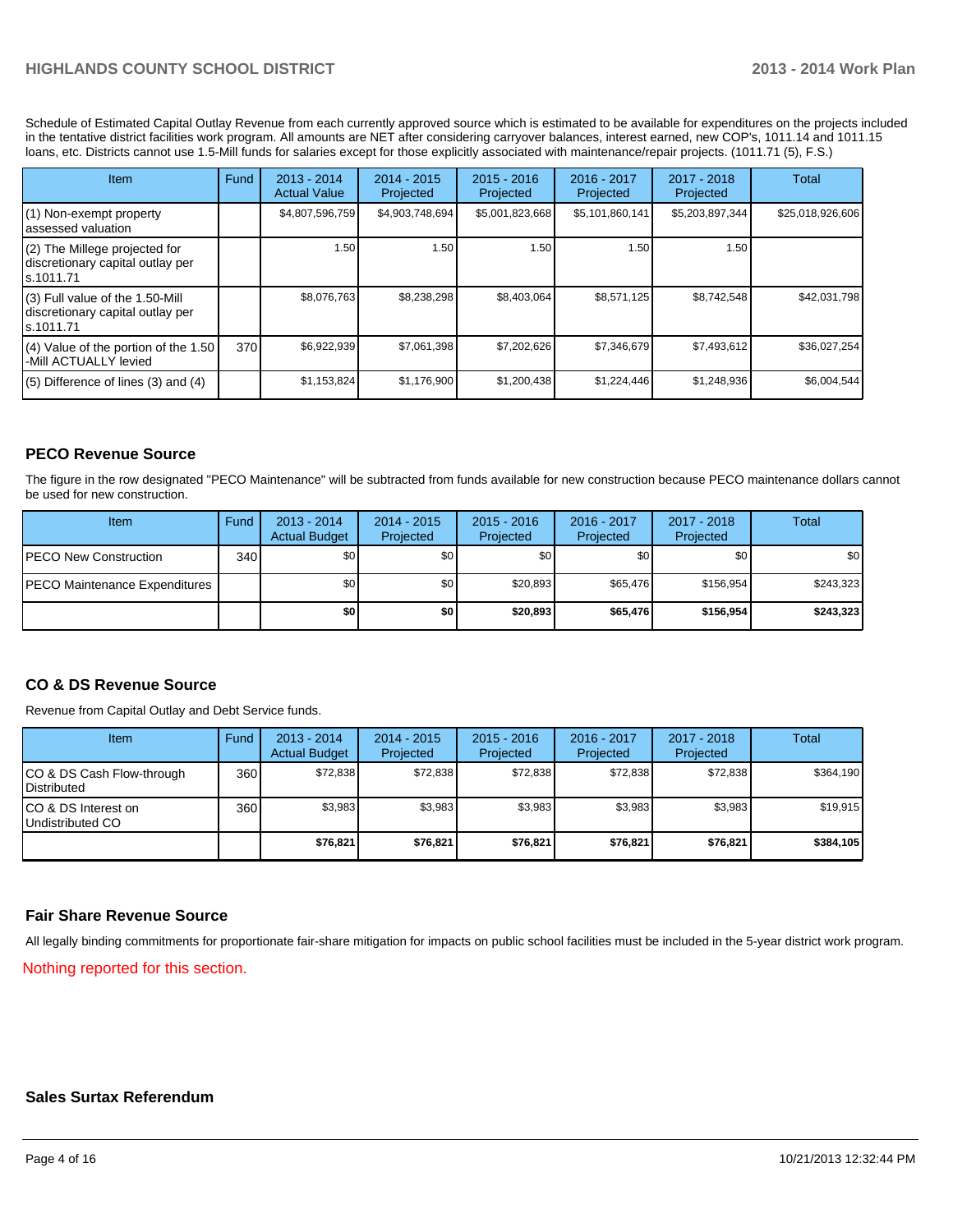Specific information about any referendum for a 1-cent or ½-cent surtax referendum during the previous year.

**Did the school district hold a surtax referendum during the past fiscal year 2012 - 2013?**

No

## **Additional Revenue Source**

Any additional revenue sources

| Item                                                                                                                      | 2013 - 2014<br><b>Actual Value</b> | 2014 - 2015<br>Projected | $2015 - 2016$<br>Projected | 2016 - 2017<br>Projected | 2017 - 2018<br>Projected | <b>Total</b> |
|---------------------------------------------------------------------------------------------------------------------------|------------------------------------|--------------------------|----------------------------|--------------------------|--------------------------|--------------|
| Proceeds from a s.1011.14/15 F.S. Loans                                                                                   | \$0                                | \$0                      | \$0                        | \$0                      | \$0                      | \$0          |
| District Bonds - Voted local bond<br>referendum proceeds per s.9, Art VII<br><b>State Constitution</b>                    | \$0                                | \$0                      | \$0                        | \$0                      | \$0                      | \$0          |
| Proceeds from Special Act Bonds                                                                                           | \$0                                | \$0                      | \$0                        | \$0                      | \$0                      | \$0          |
| Estimated Revenue from CO & DS Bond<br>Sale                                                                               | \$0                                | \$0                      | \$0                        | \$0                      | \$0                      | \$0          |
| Proceeds from Voted Capital<br>Improvements millage                                                                       | \$0                                | \$0                      | \$0                        | \$0                      | \$0                      | \$0          |
| Other Revenue for Other Capital Projects                                                                                  | \$0                                | \$0                      | \$0                        | \$0                      | \$0                      | \$0          |
| Proceeds from 1/2 cent sales surtax<br>authorized by school board                                                         | \$0                                | \$0                      | \$0                        | \$0                      | \$0                      | \$0          |
| Proceeds from local governmental<br>infrastructure sales surtax                                                           | \$0                                | \$0                      | \$0                        | \$0                      | \$0                      | \$0          |
| Proceeds from Certificates of<br>Participation (COP's) Sale                                                               | \$0                                | $\$0$                    | \$0                        | \$0                      | \$0                      | \$0          |
| Classrooms First Bond proceeds amount<br>authorized in FY 1997-98                                                         | \$0                                | \$0                      | \$0                        | \$0                      | \$0                      | \$0          |
| <b>Classrooms for Kids</b>                                                                                                | \$0                                | \$0                      | \$0                        | \$0                      | \$0                      | \$0          |
| <b>District Equity Recognition</b>                                                                                        | \$0                                | \$0                      | \$0                        | \$0                      | \$0                      | \$0          |
| <b>Federal Grants</b>                                                                                                     | \$0                                | \$0                      | \$0                        | \$0                      | \$0                      | \$0          |
| Proportionate share mitigation (actual<br>cash revenue only, not in kind donations)                                       | \$0                                | \$0                      | \$0                        | \$0                      | \$0                      | \$0          |
| Impact fees received                                                                                                      | \$0                                | \$0                      | \$0                        | \$0                      | \$0                      | \$0          |
| Private donations                                                                                                         | \$0                                | \$0                      | \$0                        | \$0                      | \$0                      | \$0          |
| Grants from local governments or not-for-<br>profit organizations                                                         | \$0                                | \$0                      | \$0                        | \$0                      | \$0                      | \$0          |
| Interest, Including Profit On Investment                                                                                  | \$0                                | \$0                      | \$0                        | \$0                      | \$0                      | \$0          |
| Revenue from Bonds pledging proceeds<br>from 1 cent or 1/2 cent Sales Surtax                                              | \$0                                | \$0                      | \$0                        | \$0                      | \$0                      | \$0          |
| <b>Total Fund Balance Carried Forward</b>                                                                                 | \$0                                | \$0                      | \$0                        | \$0                      | \$0                      | \$0          |
| General Capital Outlay Obligated Fund<br><b>Balance Carried Forward From Total</b><br><b>Fund Balance Carried Forward</b> | \$0                                | \$0                      | \$0                        | \$0                      | \$0                      | \$0          |
| <b>Special Facilities Construction Account</b>                                                                            | \$0                                | \$0                      | \$0                        | \$0                      | \$0                      | \$0          |
| One Cent - 1/2 Cent Sales Surtax Debt<br>Service From Total Fund Balance Carried<br>Forward                               | \$0                                | \$0                      | \$0                        | \$0                      | \$0                      | \$0          |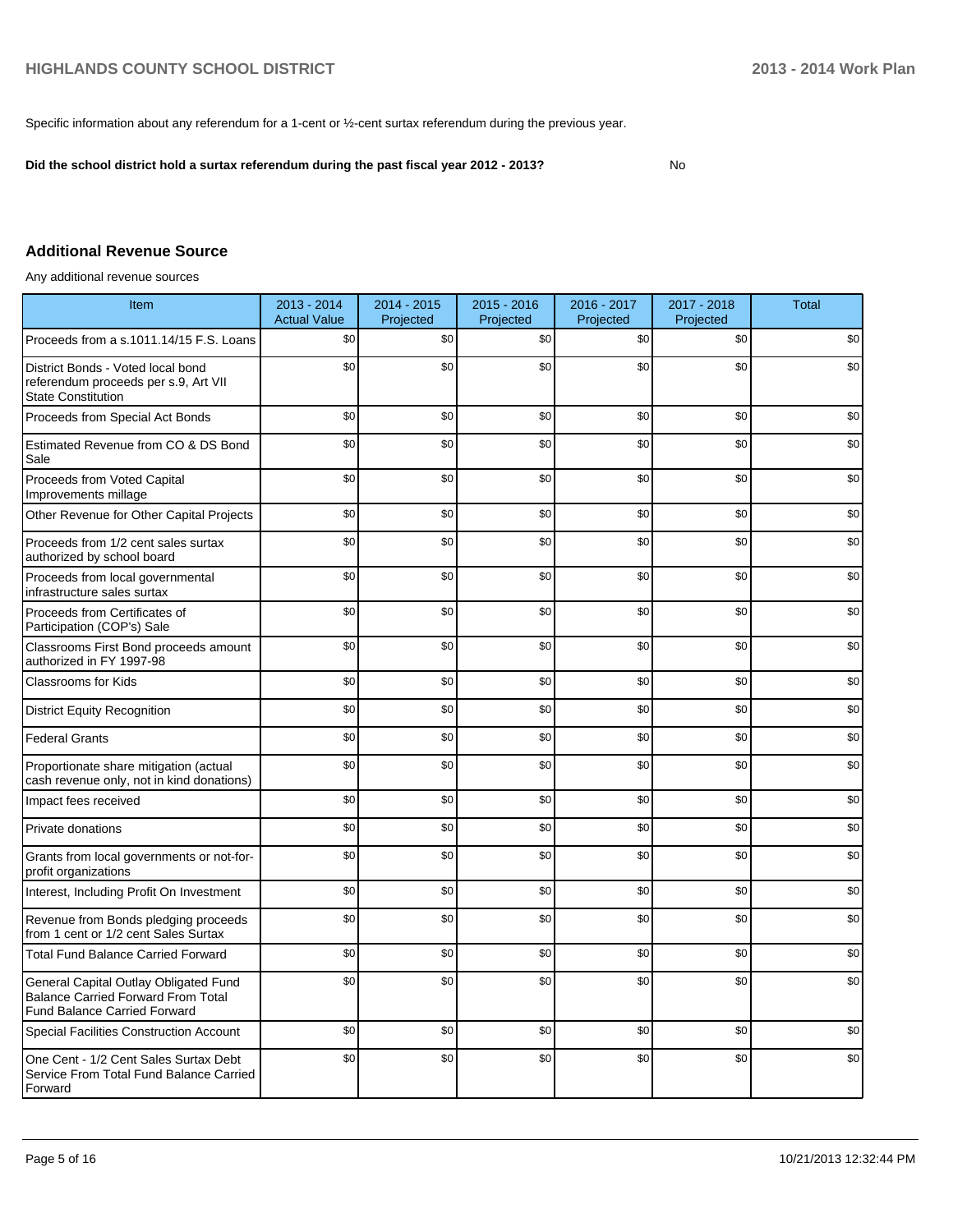| Capital Outlay Projects Funds Balance<br>Carried Forward From Total Fund<br><b>Balance Carried Forward</b> | SO I  | \$0 | \$0 | \$0 | \$0 | \$0 |
|------------------------------------------------------------------------------------------------------------|-------|-----|-----|-----|-----|-----|
| Subtotall                                                                                                  | \$0 I | \$0 | \$0 | \$٥ | \$0 | \$0 |

## **Total Revenue Summary**

| <b>Item Name</b>                                            | $2013 - 2014$<br><b>Budget</b> | $2014 - 2015$<br>Projected | $2015 - 2016$<br>Projected | $2016 - 2017$<br>Projected | $2017 - 2018$<br>Projected | <b>Five Year Total</b> |
|-------------------------------------------------------------|--------------------------------|----------------------------|----------------------------|----------------------------|----------------------------|------------------------|
| Local 1.5 Mill Discretionary Capital Outlay<br>Revenue      | \$6,922,939                    | \$7,061,398                | \$7,202,626                | \$7.346.679                | \$7,493,612                | \$36,027,254           |
| IPECO and 1.5 Mill Maint and Other 1.5<br>Mill Expenditures | $(\$6,922,939)$                | (\$7,061,398)              | (\$7,202,626)              | (\$7,346,679)              | (\$7,493,612)              | (\$36,027,254)         |
| IPECO Maintenance Revenue                                   | \$0 <sub>1</sub>               | \$0                        | \$20,893                   | \$65,476                   | \$156,954                  | \$243,323              |
| Available 1.50 Mill for New<br><b>Construction</b>          | \$O                            | \$0                        | \$0                        | \$0                        | \$0                        | \$0                    |

| <b>Item Name</b>                      | 2013 - 2014<br><b>Budget</b> | $2014 - 2015$<br>Projected | $2015 - 2016$<br>Projected | 2016 - 2017<br>Projected | 2017 - 2018<br>Projected | <b>Five Year Total</b> |
|---------------------------------------|------------------------------|----------------------------|----------------------------|--------------------------|--------------------------|------------------------|
| ICO & DS Revenue                      | \$76,821                     | \$76,821                   | \$76,821                   | \$76,821                 | \$76,821                 | \$384,105              |
| <b>IPECO New Construction Revenue</b> | \$0                          | \$0                        | \$0                        | \$0                      | \$0                      | \$0                    |
| Other/Additional Revenue              | \$0                          | \$0                        | \$0                        | \$0                      | \$0                      | \$0                    |
| <b>Total Additional Revenuel</b>      | \$76,821                     | \$76,821                   | \$76,821                   | \$76,821                 | \$76,821                 | \$384,105              |
| <b>Total Available Revenue</b>        | \$76,821                     | \$76.821                   | \$76,821                   | \$76,821                 | \$76,821                 | \$384,105              |

# **Project Schedules**

## **Capacity Project Schedules**

A schedule of capital outlay projects necessary to ensure the availability of satisfactory classrooms for the projected student enrollment in K-12 programs.

Nothing reported for this section.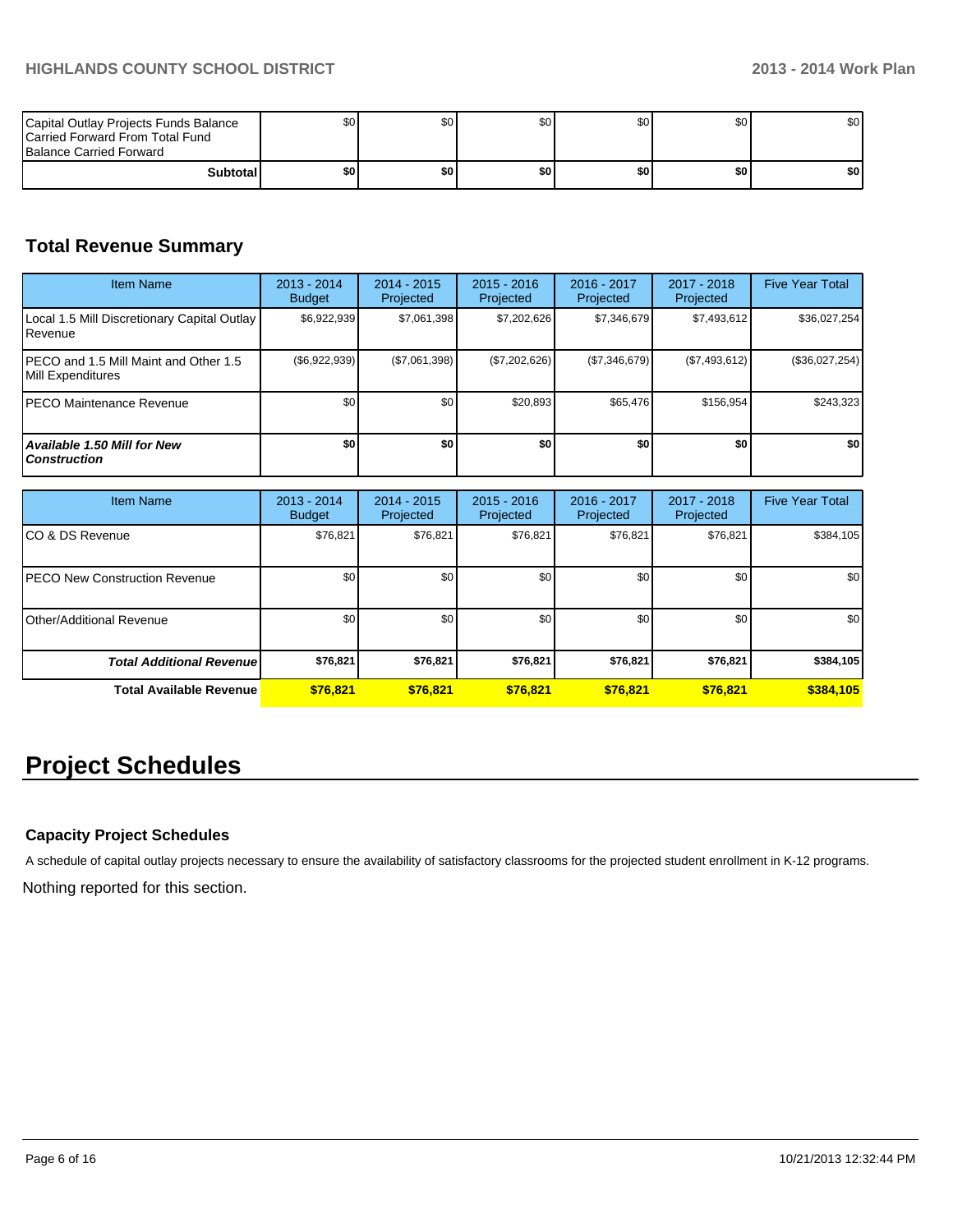| <b>Planned Cost:</b>     |  |  |  |
|--------------------------|--|--|--|
| <b>Student Stations:</b> |  |  |  |
| <b>Total Classrooms:</b> |  |  |  |
| Gross Sq Ft:             |  |  |  |

## **Other Project Schedules**

Major renovations, remodeling, and additions of capital outlay projects that do not add capacity to schools.

| <b>Project Description</b> | Location               | $2013 - 2014$<br>Actual Budget | 2014 - 2015<br>Projected | $2015 - 2016$<br>Projected | 2016 - 2017<br>Projected | 2017 - 2018<br>Projected | Total         | Funded |
|----------------------------|------------------------|--------------------------------|--------------------------|----------------------------|--------------------------|--------------------------|---------------|--------|
| Retrofit For Technology    | Location not specified | \$76,821                       | \$76.821                 | \$76.821                   | \$76.821                 | \$76.821                 | \$384.105 Yes |        |
|                            |                        | \$76.821                       | \$76.821                 | \$76,821                   | \$76.821                 | \$76.821                 | \$384.105     |        |

## **Additional Project Schedules**

Any projects that are not identified in the last approved educational plant survey.

Nothing reported for this section.

#### **Non Funded Growth Management Project Schedules**

Schedule indicating which projects, due to planned development, that CANNOT be funded from current revenues projected over the next five years.

Nothing reported for this section.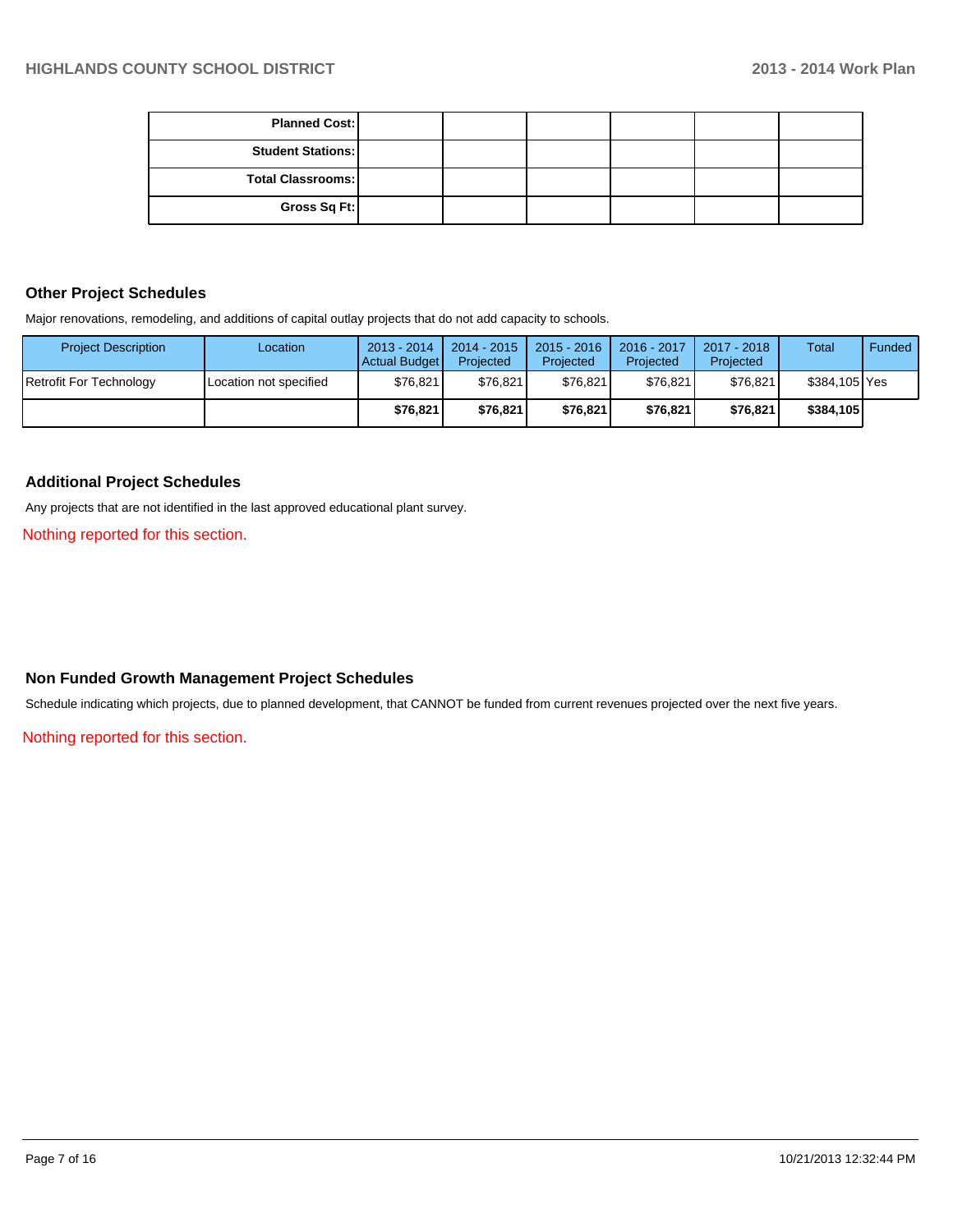## **Capacity Tracking**

| Location                                   | $2013 -$<br>2014 Satis.<br>Stu. Sta. | Actual<br>$2013 -$<br><b>2014 FISH</b><br>Capacity | Actual<br>$2012 -$<br>2013<br><b>COFTE</b> | # Class<br><b>Rooms</b> | Actual<br>Average<br>$2013 -$<br>2014 Class<br><b>Size</b> | Actual<br>$2013 -$<br>2014<br><b>Utilization</b> | <b>New</b><br>Stu.<br>Capacity | <b>New</b><br>Rooms to<br>be<br>Added/Re<br>moved | Projected<br>$2017 -$<br>2018<br><b>COFTE</b> | Projected<br>$2017 -$<br>2018<br><b>Utilization</b> | Projected<br>$2017 -$<br>2018 Class<br><b>Size</b> |
|--------------------------------------------|--------------------------------------|----------------------------------------------------|--------------------------------------------|-------------------------|------------------------------------------------------------|--------------------------------------------------|--------------------------------|---------------------------------------------------|-----------------------------------------------|-----------------------------------------------------|----------------------------------------------------|
| <b>SEBRING MIDDLE</b>                      | 900                                  | 810                                                | 710                                        | 40                      | 18                                                         | 88.00 %                                          | $\Omega$                       | $\Omega$                                          | 711                                           | 88.00 %                                             | 18                                                 |
| <b>LAKE COUNTRY</b><br><b>ELEMENTARY</b>   | 699                                  | 699                                                | 563                                        | 37                      | 15                                                         | 81.00 %                                          | 0                              | $\Omega$                                          | 578                                           | 83.00 %                                             | 16                                                 |
| <b>LAKE PLACID MIDDLE</b>                  | 890                                  | 801                                                | 645                                        | 40                      | 16                                                         | 80.00 %                                          | $\Omega$                       | $\Omega$                                          | 660                                           | 82.00%                                              | 17                                                 |
| <b>WOODLAWN</b><br><b>ELEMENTARY</b>       | 701                                  | 701                                                | 519                                        | 38                      | 14                                                         | 74.00 %                                          | 0                              | $\Omega$                                          | 536                                           | 76.00 %                                             | 14                                                 |
| PARK ELEMENTARY                            | 732                                  | 732                                                | 562                                        | 40                      | 14                                                         | 77.00 %                                          | $\Omega$                       | $\Omega$                                          | 575                                           | 79.00 %                                             | 14                                                 |
| <b>CRACKER TRAIL</b><br><b>ELEMENTARY</b>  | 787                                  | 787                                                | 600                                        | 43                      | 14                                                         | 76.00 %                                          | $\Omega$                       | $\Omega$                                          | 614                                           | 78.00 %                                             | 14                                                 |
| <b>PARK STREET FUEL</b><br><b>DEPOT</b>    | $\Omega$                             | $\Omega$                                           | $\Omega$                                   | $\Omega$                | $\Omega$                                                   | 0.00%                                            | $\Omega$                       | $\Omega$                                          | $\Omega$                                      | 0.00%                                               | $\Omega$                                           |
| LAKE PLACID SENIOR<br>HIGH                 | 1,072                                | 911                                                | 725                                        | 44                      | 16                                                         | 80.00 %                                          | $\Omega$                       | $\Omega$                                          | 723                                           | 79.00 %                                             | 16                                                 |
| <b>ACHIEVEMENT CENTER</b>                  | 22                                   | 22                                                 | 10                                         | $\mathbf{1}$            | 10                                                         | 47.00 %                                          | 0                              | $\Omega$                                          | 10                                            | 45.00 %                                             | 10                                                 |
| <b>SUN &amp; LAKE</b><br><b>ELEMENTARY</b> | 832                                  | 832                                                | 728                                        | 45                      | 16                                                         | 87.00 %                                          | $\Omega$                       | $\Omega$                                          | 714                                           | 86.00 %                                             | 16                                                 |
| <b>HILL-GUSTAT MIDDLE</b>                  | 982                                  | 883                                                | 739                                        | 42                      | 18                                                         | 84.00 %                                          | 0                              | $\Omega$                                          | 741                                           | 84.00%                                              | 18                                                 |
| THE KINDERGARTEN<br>LEARNING CENTER        | 414                                  | 414                                                | 376                                        | 23                      | 16                                                         | 91.00 %                                          | $\Omega$                       | $\Omega$                                          | 352                                           | 85.00 %                                             | 15                                                 |
| <b>MEMORIAL</b><br>ELEMENTARY SCHOOL       | 831                                  | 831                                                | 617                                        | 46                      | 13                                                         | 74.00 %                                          | $\Omega$                       | $\Omega$                                          | 604                                           | 73.00 %                                             | 13                                                 |
| <b>FRED WILD</b><br><b>ELEMENTARY</b>      | 623                                  | 623                                                | 540                                        | 37                      | 15                                                         | 87.00 %                                          | $\Omega$                       | $\Omega$                                          | 542                                           | 87.00 %                                             | 15                                                 |
| <b>AVON ELEMENTARY</b>                     | 749                                  | 749                                                | 577                                        | 40                      | 14                                                         | 77.00 %                                          | $\Omega$                       | $\Omega$                                          | 581                                           | 78.00 %                                             | 15                                                 |
| AVON PARK MIDDLE                           | 989                                  | 890                                                | 699                                        | 43                      | 16                                                         | 78.00 %                                          | 0                              | $\Omega$                                          | 703                                           | 79.00 %                                             | 16                                                 |
| <b>LAKE PLACID</b><br><b>ELEMENTARY</b>    | 941                                  | 941                                                | 830                                        | 51                      | 16                                                         | 88.00 %                                          | $\Omega$                       | $\Omega$                                          | 849                                           | 90.00 %                                             | 17                                                 |
| SEBRING SENIOR HIGH                        | 2,085                                | 1,980                                              | 1,528                                      | 90                      | 17                                                         | 77.00 %                                          | 0                              | $\Omega$                                          | 1,587                                         | 80.00%                                              | 18                                                 |
| <b>AVON PARK SENIOR</b><br>HIGH            | 1,400                                | 1,260                                              | 900                                        | 58                      | 16                                                         | 71.00 %                                          | $\Omega$                       | $\Omega$                                          | 942                                           | 75.00 %                                             | 16                                                 |
|                                            | 15,649                               | 14,866                                             | 11,867                                     | 758                     | 16                                                         | 79.83%                                           | 0                              | $\mathbf{0}$                                      | 12,022                                        | 80.87%                                              | 16                                                 |

The COFTE Projected Total (12,022) for 2017 - 2018 must match the Official Forecasted COFTE Total (12,022 ) for 2017 - 2018 before this section can be completed. In the event that the COFTE Projected Total does not match the Official forecasted COFTE, then the Balanced Projected COFTE Table should be used to balance COFTE.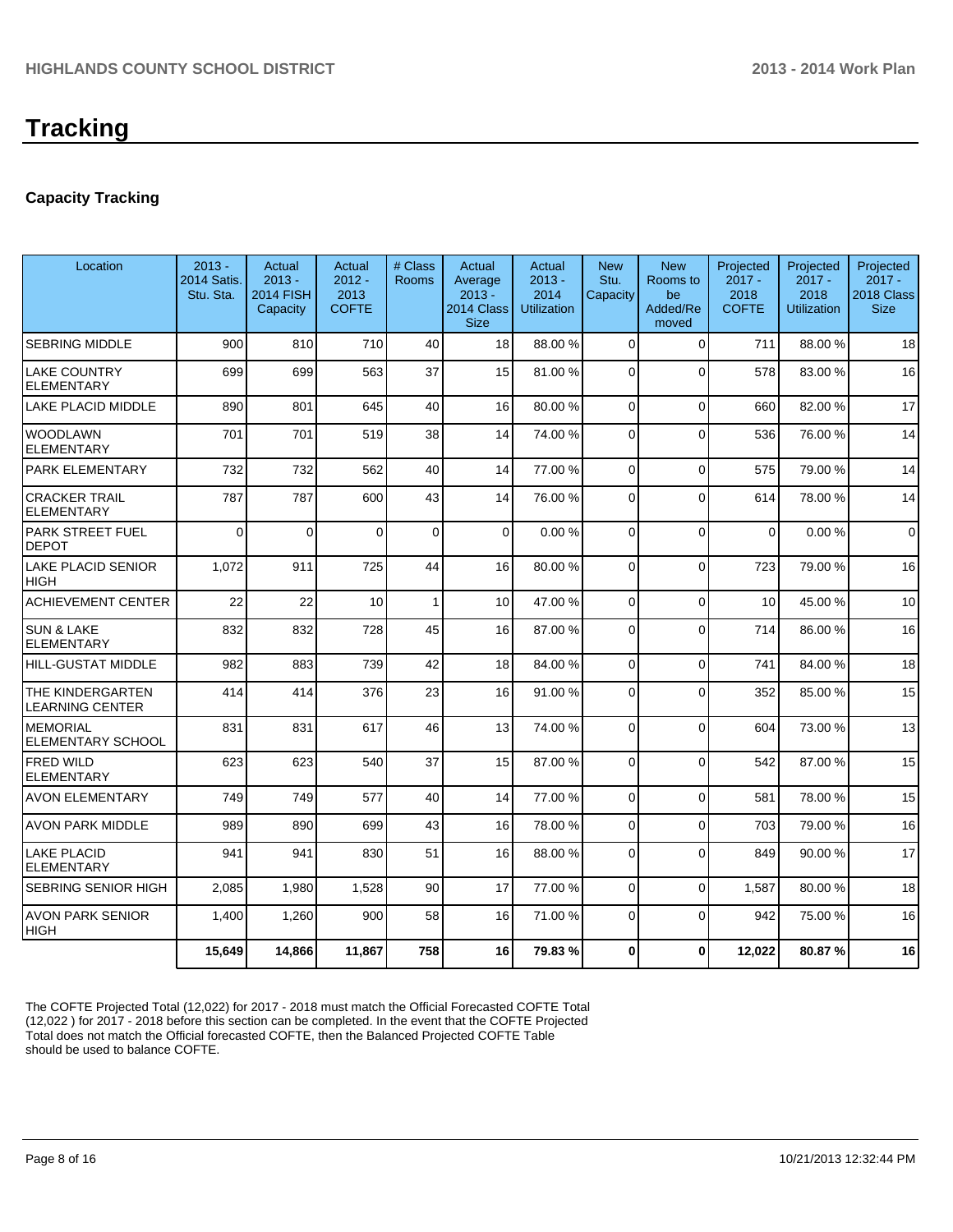| Projected COFTE for 2017 - 2018 |        |  |  |  |  |  |
|---------------------------------|--------|--|--|--|--|--|
| Elementary (PK-3)               | 3,905  |  |  |  |  |  |
| Middle (4-8)                    | 4,855  |  |  |  |  |  |
| High (9-12)                     | 3,262  |  |  |  |  |  |
|                                 | 12,022 |  |  |  |  |  |

| <b>Grade Level Type</b> | <b>Balanced Projected</b><br>COFTE for 2017 - 2018 |
|-------------------------|----------------------------------------------------|
| Elementary (PK-3)       |                                                    |
| Middle (4-8)            |                                                    |
| High (9-12)             |                                                    |
|                         | 12,022                                             |

### **Relocatable Replacement**

Number of relocatable classrooms clearly identified and scheduled for replacement in the school board adopted financially feasible 5-year district work program.

| Location                               | $2013 - 2014$ | $2014 - 2015$ | $2015 - 2016$ | 2016 - 2017 | $-2018$<br>2017 | Year 5 Total |
|----------------------------------------|---------------|---------------|---------------|-------------|-----------------|--------------|
| <b>Total Relocatable Replacements:</b> |               |               |               |             |                 | 0            |

## **Charter Schools Tracking**

Information regarding the use of charter schools.

Nothing reported for this section.

## **Special Purpose Classrooms Tracking**

The number of classrooms that will be used for certain special purposes in the current year, by facility and type of classroom, that the district will, 1), not use for educational purposes, and 2), the co-teaching classrooms that are not open plan classrooms and will be used for educational purposes.

| School                               | <b>School Type</b>                   | # of Elementary<br>K-3 Classrooms         | # of Middle 4-8<br><b>Classrooms</b> | # of High $9-12$<br><b>Classrooms</b> | # of $ESE$<br>Classrooms | # of Combo<br><b>Classrooms</b> | Total<br><b>Classrooms</b> |
|--------------------------------------|--------------------------------------|-------------------------------------------|--------------------------------------|---------------------------------------|--------------------------|---------------------------------|----------------------------|
| <b>Total Educational Classrooms:</b> |                                      |                                           |                                      |                                       |                          |                                 | 01                         |
| School                               | School Type                          | # of Elementary $\vert$<br>K-3 Classrooms | # of Middle 4-8<br><b>Classrooms</b> | # of High $9-12$<br><b>Classrooms</b> | # of $ESE$<br>Classrooms | # of Combo<br><b>Classrooms</b> | Total<br><b>Classrooms</b> |
|                                      | <b>Total Co-Teaching Classrooms:</b> |                                           |                                      |                                       |                          |                                 | 01                         |

## **Infrastructure Tracking**

**Necessary offsite infrastructure requirements resulting from expansions or new schools. This section should include infrastructure information related to capacity project schedules and other project schedules (Section 4).**

Not Specified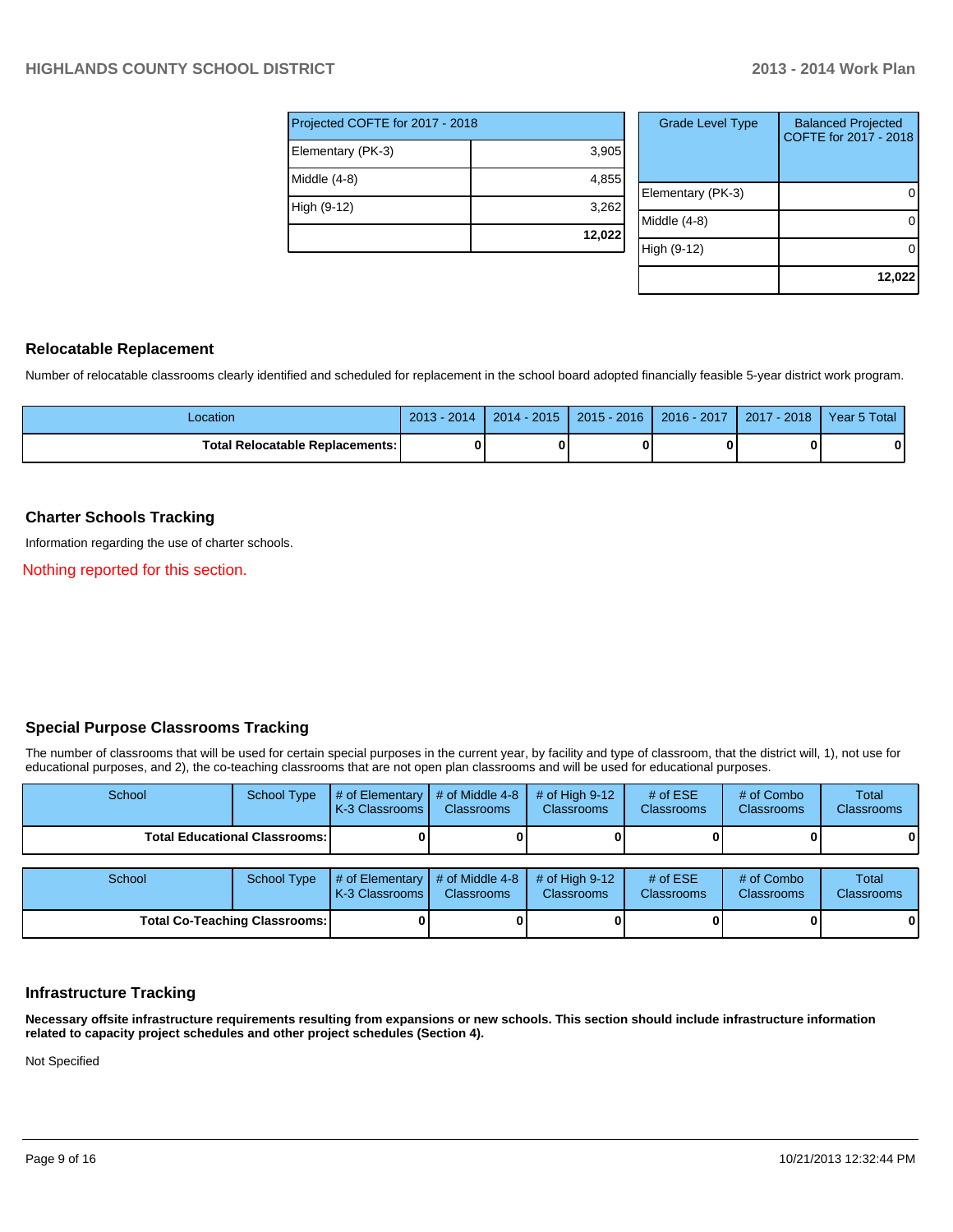**Proposed location of planned facilities, whether those locations are consistent with the comprehensive plans of all affected local governments, and recommendations for infrastructure and other improvements to land adjacent to existing facilities. Provisions of 1013.33(12), (13) and (14) and 1013.36 must be addressed for new facilities planned within the 1st three years of the plan (Section 5).**

#### Not Specified

**Consistent with Comp Plan?** No

#### **Net New Classrooms**

The number of classrooms, by grade level and type of construction, that were added during the last fiscal year.

| List the net new classrooms added in the 2012 - 2013 fiscal year.                                                                                       |                              |                                   |                                |                        | List the net new classrooms to be added in the 2013 - 2014 fiscal<br>year. |                            |                                |                        |
|---------------------------------------------------------------------------------------------------------------------------------------------------------|------------------------------|-----------------------------------|--------------------------------|------------------------|----------------------------------------------------------------------------|----------------------------|--------------------------------|------------------------|
| "Classrooms" is defined as capacity carrying classrooms that are added to increase<br>capacity to enable the district to meet the Class Size Amendment. |                              |                                   |                                |                        | Totals for fiscal year 2013 - 2014 should match totals in Section 15A.     |                            |                                |                        |
| Location                                                                                                                                                | $2012 - 2013$ #<br>Permanent | $2012 - 2013$ #<br><b>Modular</b> | $2012 - 2013$ #<br>Relocatable | $2012 - 2013$<br>Total | $2013 - 2014$ #<br>Permanent                                               | $2013 - 2014$ #<br>Modular | $2013 - 2014$ #<br>Relocatable | $2013 - 2014$<br>Total |
| Elementary (PK-3)                                                                                                                                       |                              |                                   |                                |                        |                                                                            |                            |                                |                        |
| Middle (4-8)                                                                                                                                            |                              |                                   |                                |                        |                                                                            |                            |                                |                        |
| High (9-12)                                                                                                                                             |                              |                                   |                                |                        |                                                                            |                            |                                | 0                      |
|                                                                                                                                                         |                              |                                   |                                |                        |                                                                            |                            |                                |                        |

#### **Relocatable Student Stations**

Number of students that will be educated in relocatable units, by school, in the current year, and the projected number of students for each of the years in the workplan.

| <b>Site</b>                      | $2013 - 2014$ | $2014 - 2015$ | $2015 - 2016$ | 2016 - 2017 | $2017 - 2018$ | 5 Year Average |
|----------------------------------|---------------|---------------|---------------|-------------|---------------|----------------|
| CRACKER TRAIL ELEMENTARY         | 40            | 40            | 40            | 40          | 40            | 40             |
| <b>IFRED WILD ELEMENTARY</b>     | 0             | 18            | 18            | 18          | 18            | 14             |
| <b>AVON ELEMENTARY</b>           | 54            | 54            | 54            | 54          | 54            | 54             |
| <b>AVON PARK MIDDLE</b>          | $\Omega$      | $\Omega$      | $\Omega$      | $\Omega$    | $\Omega$      | $\mathbf 0$    |
| LAKE PLACID ELEMENTARY           | 147           | 147           | 147           | 147         | 147           | 147            |
| <b>SEBRING SENIOR HIGH</b>       | 125           | 125           | 125           | 125         | 125           | 125            |
| AVON PARK SENIOR HIGH            | ŋ             | 0             | ∩             | $\Omega$    | $\Omega$      | $\mathbf{0}$   |
| ILAKE PLACID SENIOR HIGH         | 25            | 25            | 25            | 25          | 25            | 25             |
| ACHIEVEMENT CENTER               | 22            | 0             | $\Omega$      | $\Omega$    | $\Omega$      | $\overline{4}$ |
| <b>SUN &amp; LAKE ELEMENTARY</b> | 94            | 94            | 94            | 94          | 94            | 94             |
| HILL-GUSTAT MIDDLE               |               | $\Omega$      | $\Omega$      | $\Omega$    | $\Omega$      | $\mathbf{0}$   |
| THE KINDERGARTEN LEARNING CENTER | $\Omega$      | $\Omega$      | $\Omega$      | $\Omega$    | $\Omega$      | $\mathbf{0}$   |
| <b>SEBRING MIDDLE</b>            | 66            | 66            | 66            | 66          | 66            | 66             |
| LAKE COUNTRY ELEMENTARY          | 80            | 80            | 80            | 80          | 80            | 80             |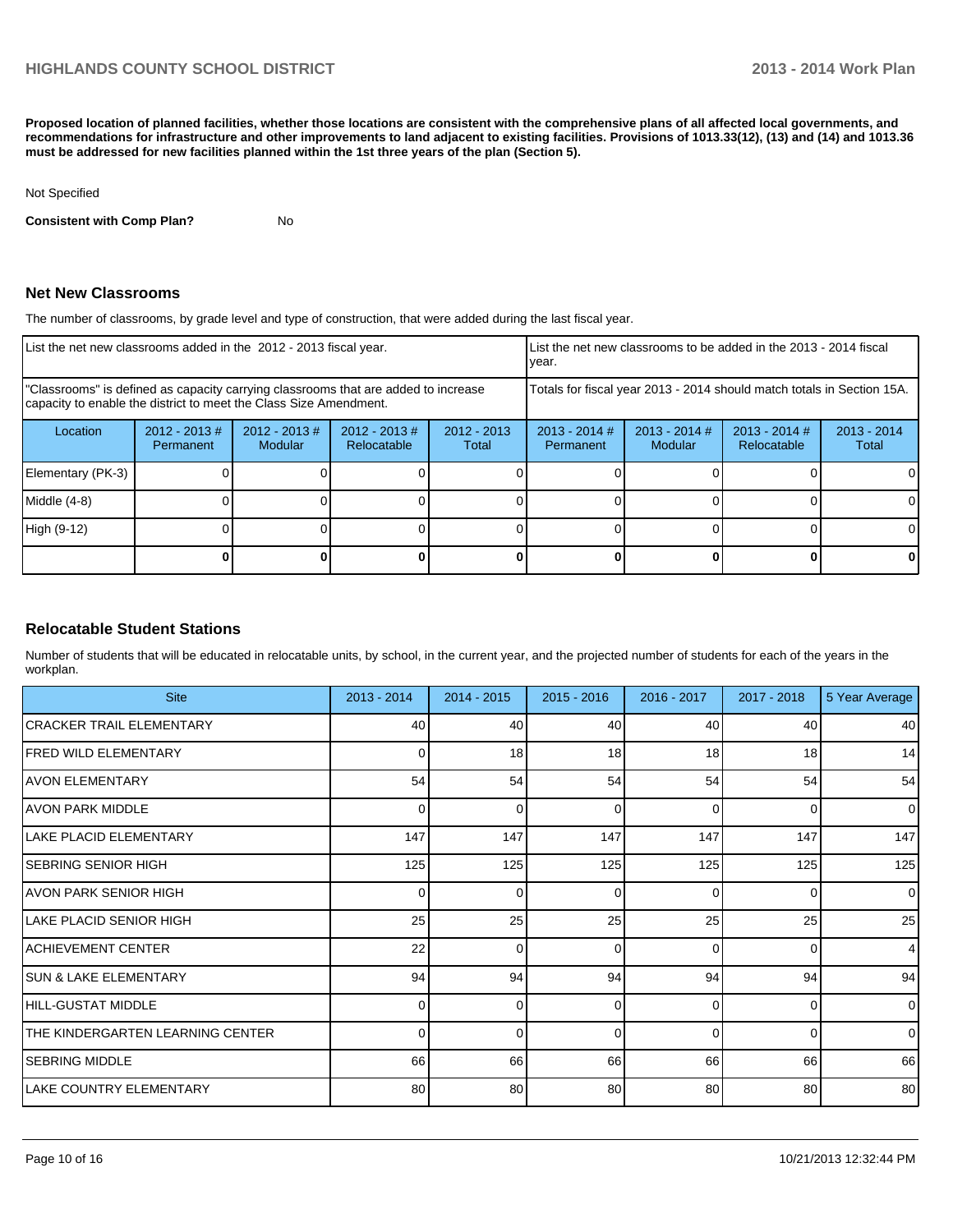## **HIGHLANDS COUNTY SCHOOL DISTRICT 2013 - 2014 Work Plan**

| ILAKE PLACID MIDDLE                               | 20     | 20     | 20     | 20     | 20     | 20 <sup>1</sup>  |
|---------------------------------------------------|--------|--------|--------|--------|--------|------------------|
| lwoodlawn ElEMENTARY                              | 36     | 36     | 36     | 36     | 36     | 36 <sup>l</sup>  |
| IPARK ELEMENTARY                                  | 140    | 152    | 152    | 152    | 152    | 150 <sup>1</sup> |
| İMEMORIAL ELEMENTARY SCHOOL                       |        |        |        |        |        | $\Omega$         |
| IPARK STREET FUEL DEPOT                           |        |        |        |        |        | $\overline{0}$   |
| Totals for HIGHLANDS COUNTY SCHOOL DISTRICT       |        |        |        |        |        |                  |
| Total students in relocatables by year.           | 849    | 857    | 857    | 857    | 857    | 855              |
| Total number of COFTE students projected by year. | 11,910 | 11,928 | 11,986 | 12,012 | 12,022 | 11,972           |
| Percent in relocatables by year.                  | 7%     | 7%     | 7%     | 7%     | 7%     | 7%               |

### **Leased Facilities Tracking**

Exising leased facilities and plans for the acquisition of leased facilities, including the number of classrooms and student stations, as reported in the educational plant survey, that are planned in that location at the end of the five year workplan.

| Location                         | # of Leased<br>Classrooms 2013 -<br>2014 | <b>FISH Student</b><br><b>Stations</b> | Owner | # of Leased<br>Classrooms 2017 -<br>2018 | <b>FISH Student</b><br><b>Stations</b> |
|----------------------------------|------------------------------------------|----------------------------------------|-------|------------------------------------------|----------------------------------------|
| <b>SEBRING MIDDLE</b>            | $\Omega$                                 | $\Omega$                               |       | $\Omega$                                 | 01                                     |
| LAKE COUNTRY ELEMENTARY          | $\Omega$                                 | ∩                                      |       | $\Omega$                                 | 0                                      |
| LAKE PLACID MIDDLE               | $\Omega$                                 | $\Omega$                               |       | $\Omega$                                 | 0                                      |
| lwoodlawn ElEMENTARY             | 0                                        | 0                                      |       | 0                                        | 01                                     |
| <b>PARK ELEMENTARY</b>           | $\Omega$                                 | O                                      |       | 0                                        | $\overline{0}$                         |
| <b>CRACKER TRAIL ELEMENTARY</b>  | $\Omega$                                 | $\Omega$                               |       | 0                                        | $\overline{0}$                         |
| FRED WILD ELEMENTARY             | $\Omega$                                 | $\Omega$                               |       | $\Omega$                                 | 01                                     |
| AVON ELEMENTARY                  | $\Omega$                                 | $\Omega$                               |       | 0                                        | $\overline{0}$                         |
| <b>AVON PARK MIDDLE</b>          | $\Omega$                                 | ∩                                      |       | 0                                        | $\overline{0}$                         |
| <b>LAKE PLACID ELEMENTARY</b>    | $\Omega$                                 | $\Omega$                               |       | 0                                        | $\overline{0}$                         |
| <b>SEBRING SENIOR HIGH</b>       | $\Omega$                                 | $\Omega$                               |       | 0                                        | $\overline{0}$                         |
| <b>AVON PARK SENIOR HIGH</b>     | $\Omega$                                 | 0                                      |       | 0                                        | $\overline{0}$                         |
| <b>LAKE PLACID SENIOR HIGH</b>   | $\Omega$                                 | $\Omega$                               |       | $\Omega$                                 | $\overline{0}$                         |
| <b>ACHIEVEMENT CENTER</b>        | $\Omega$                                 | $\Omega$                               |       | $\Omega$                                 | 01                                     |
| <b>SUN &amp; LAKE ELEMENTARY</b> | $\Omega$                                 | $\Omega$                               |       | $\Omega$                                 | $\overline{0}$                         |
| HILL-GUSTAT MIDDLE               | $\Omega$                                 |                                        |       | 0                                        | $\Omega$                               |
| THE KINDERGARTEN LEARNING CENTER | $\Omega$                                 | 0                                      |       | $\Omega$                                 | $\overline{0}$                         |
| MEMORIAL ELEMENTARY SCHOOL       | $\Omega$                                 | 0                                      |       | 0                                        | $\overline{0}$                         |
| <b>PARK STREET FUEL DEPOT</b>    | $\Omega$                                 | O                                      |       | $\Omega$                                 | $\overline{0}$                         |
|                                  | 0                                        | 0                                      |       |                                          | 0                                      |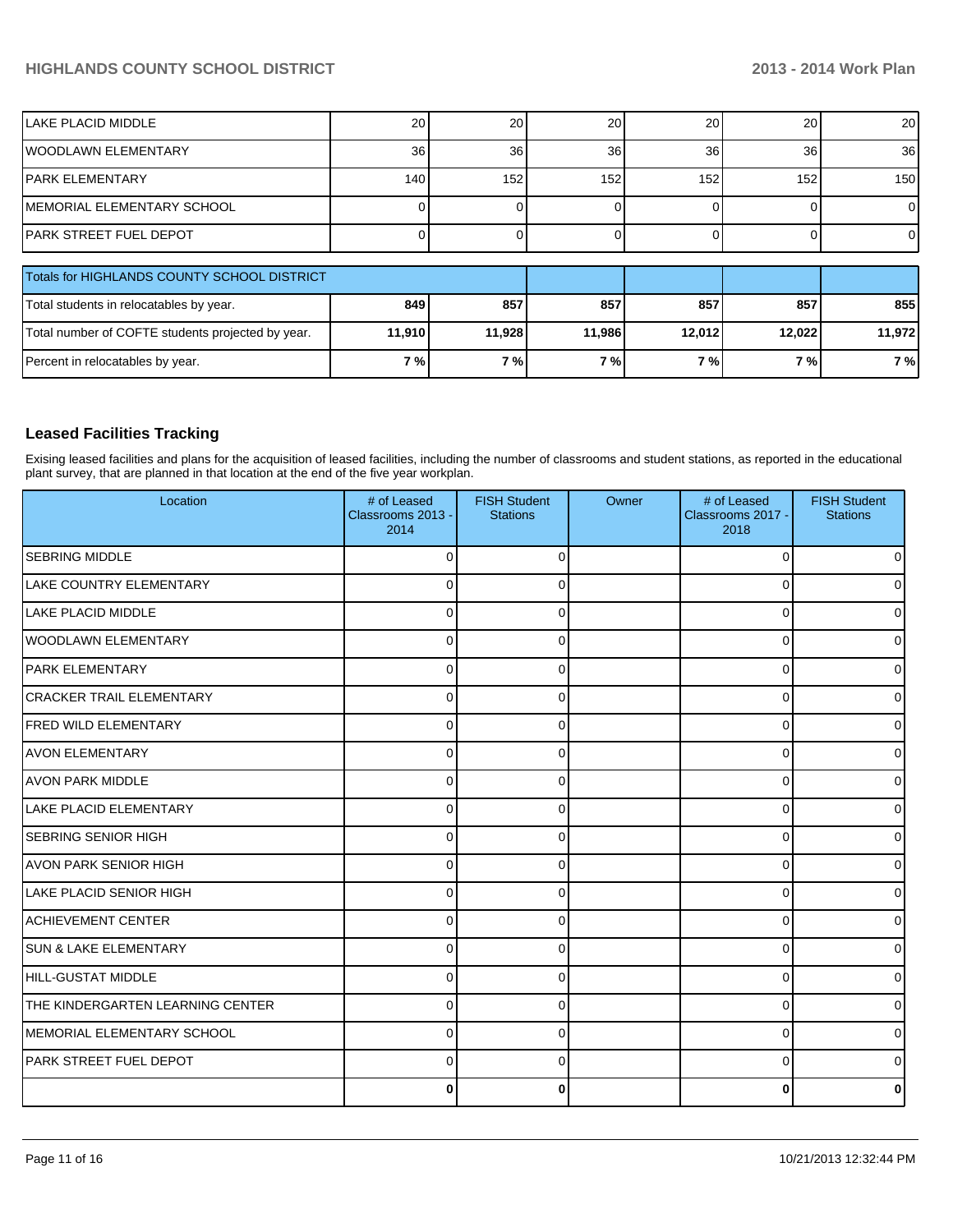#### **Failed Standard Relocatable Tracking**

Relocatable units currently reported by school, from FISH, and the number of relocatable units identified as 'Failed Standards'.

Nothing reported for this section.

## **Planning**

### **Class Size Reduction Planning**

**Plans approved by the school board that reduce the need for permanent student stations such as acceptable school capacity levels, redistricting, busing, year-round schools, charter schools, magnet schools, public-private partnerships, multitrack scheduling, grade level organization, block scheduling, or other alternatives.**

None

#### **School Closure Planning**

**Plans for the closure of any school, including plans for disposition of the facility or usage of facility space, and anticipated revenues.**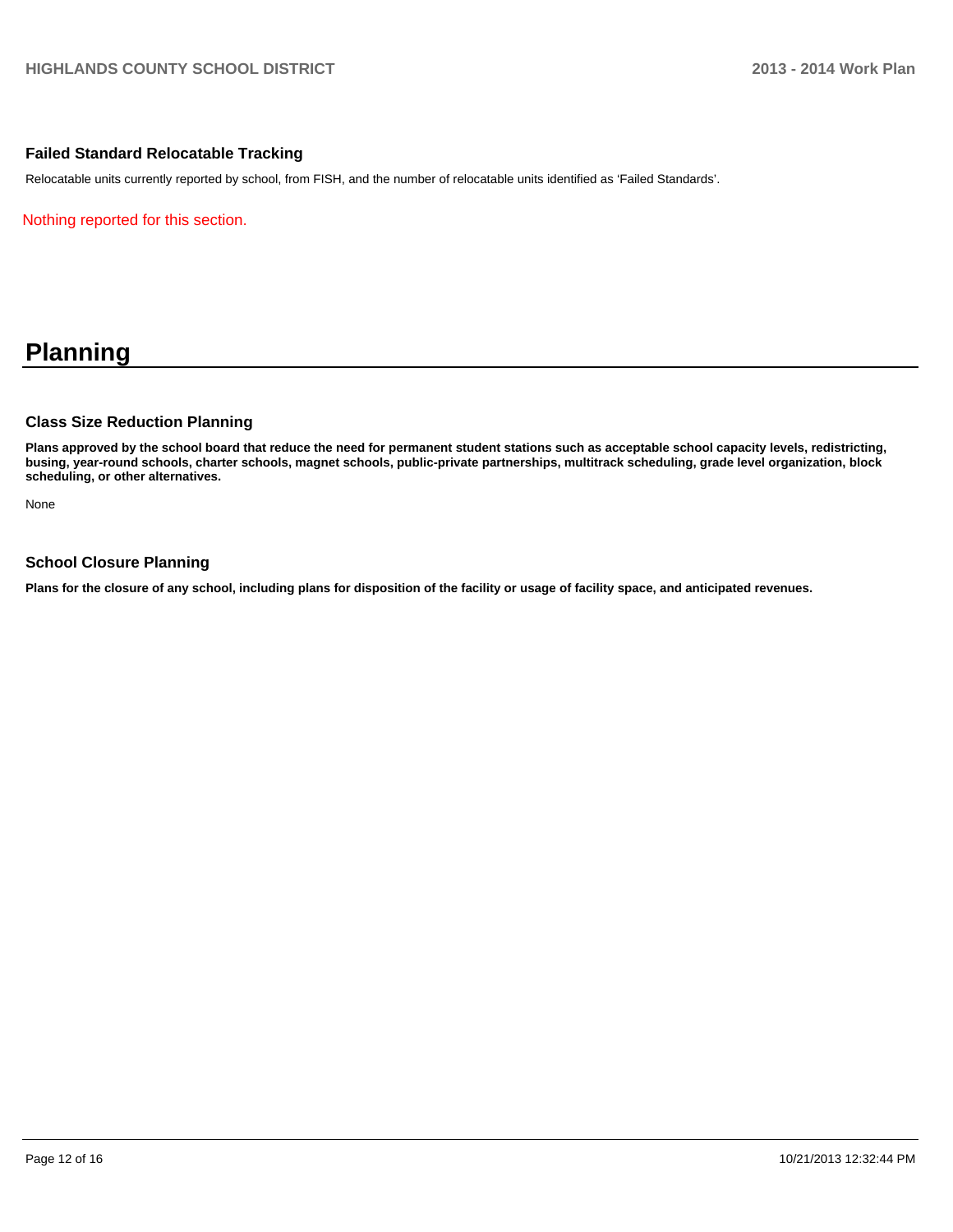Five Year Survey - Ten Year Capacity **10/21/2013** HIGHLANDS COUNTY SCHOOL DISTRICT

**Schedule of capital outlay projects projected to ensure the availability of satisfactory student stations for the projected student enrollment in K - 12 programs for the future 5 years beyond the 5-year district facilities work program.**

No items meet the criteria.

Five Year Survey - Ten Year Infrastructure **10/21/2013** HIGHLANDS COUNTY SCHOOL DISTRICT

**Proposed Location of Planned New, Remodeled, or New Additions to Facilities in 6 thru 10 out years (Section 28).**

No items meet the criteria.

**Plans for closure of any school, including plans for disposition of the facility or usage of facility space, and anticipated revenues in the 6 thru 10 out years (Section 29).**

No items meet the criteria.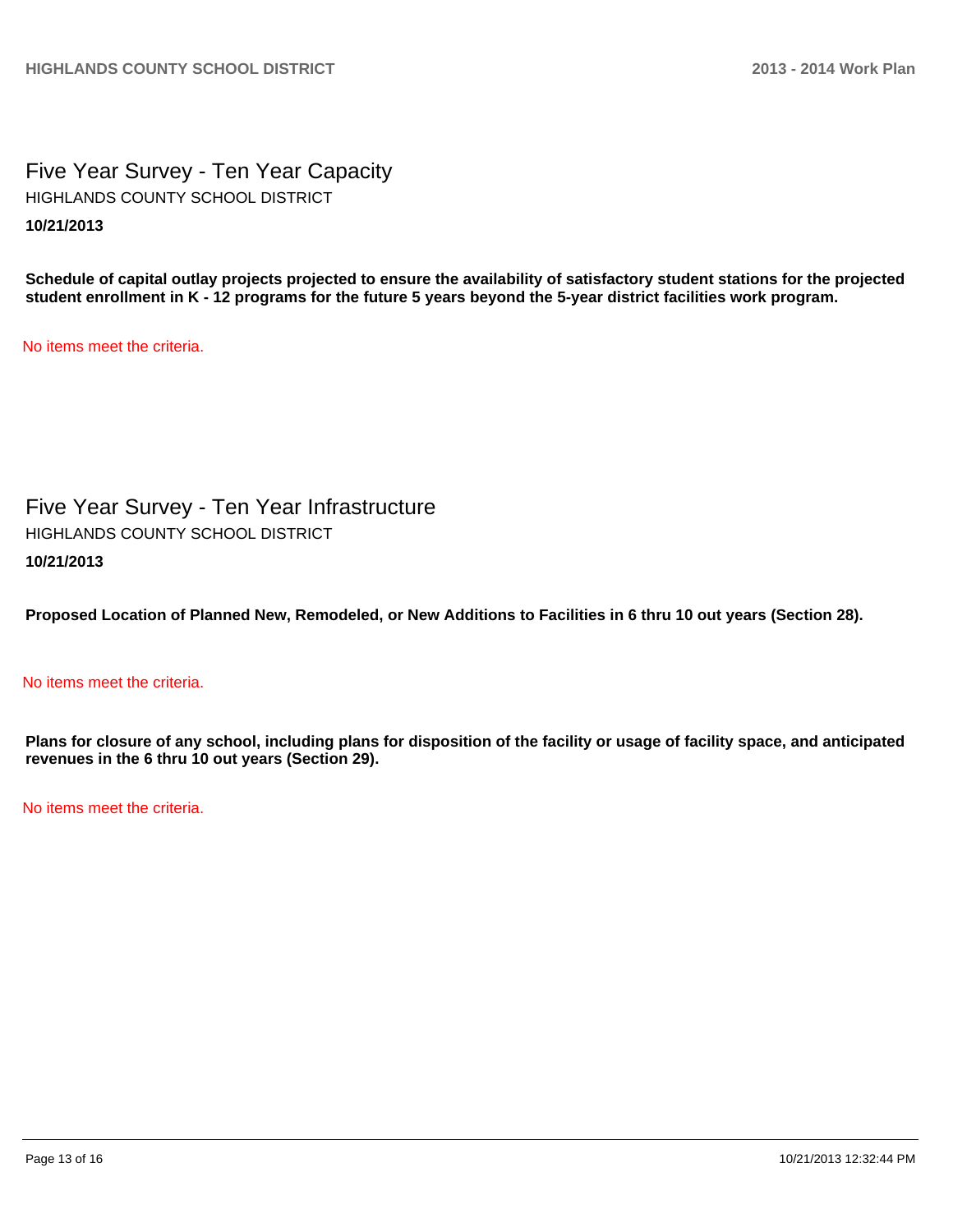Five Year Survey - Ten Year Maintenance **10/21/2013** HIGHLANDS COUNTY SCHOOL DISTRICT

**District projects and locations regarding the projected need for major renovation, repair, and maintenance projects within the district in years 6 - 10 beyond the projects plans detailed in the five years covered by the work plan.**

No items match the criteria.

## Five Year Survey - Ten Year Utilization

HIGHLANDS COUNTY SCHOOL DISTRICT

**10/21/2013**

**Schedule of planned capital outlay projects identifying the standard grade groupings, capacities, and planned utilization rates of future educational facilities of the district for both permanent and relocatable facilities.**

| <b>Grade Level</b><br>Projections | <b>FISH Student</b><br><b>Stations</b> | <b>Actual FISH</b><br>Capacity | Actual<br><b>COFTE</b> | Actual<br><b>Utilization</b> | Actual new<br><b>Student</b><br>Capacity to be<br>added/remove | Projected<br><b>COFTE</b> | Projected<br><b>Utilization</b> |
|-----------------------------------|----------------------------------------|--------------------------------|------------------------|------------------------------|----------------------------------------------------------------|---------------------------|---------------------------------|
| Elementary -<br>District Totals   | 7,121                                  | 7,121                          | 5,888.80               | 82.70 %                      |                                                                |                           | 0.00%                           |
| Middle - District<br>Totals       | 4,753                                  | 4,278                          | 2,801.18               | 65.48 %                      |                                                                |                           | 0.00%                           |
| High - District<br>Totals         | 5,817                                  | 5,456                          | 3,466.12               | 63.53 %                      |                                                                |                           | 0.00%                           |
| Other - ESE, etc                  | 863                                    | 0                              | 11.50                  | 0.00 %                       |                                                                |                           | 0.00%                           |
|                                   | 18,554                                 | 16,855                         | 12,167.60              | 72.19 %                      |                                                                |                           | 0.00%                           |

**Combination schools are included with the middle schools for student stations, capacity, COFTE and utilization purposes because these facilities all have a 90% utilization factor. Use this space to explain or define the grade groupings for combination schools.**

No comments to report.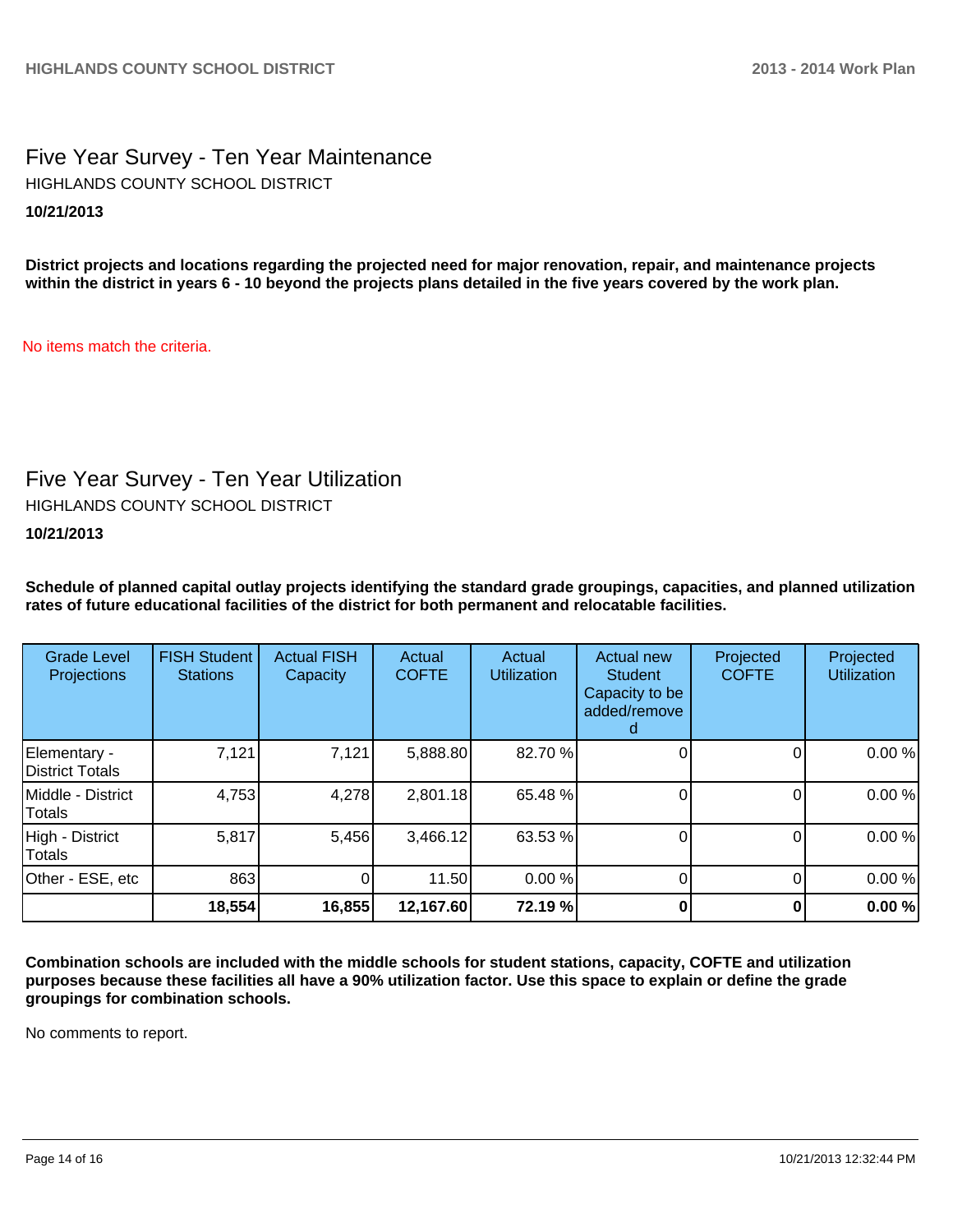Five Year Survey - Twenty Year Capacity **10/21/2013** HIGHLANDS COUNTY SCHOOL DISTRICT

**Schedule of capital outlay projects projected to ensure the availability of satisfactory student stations for the projected student enrollment in K - 12 programs for the future 11 - 20 years beyond the 5-year district facilities work program.**

No items match the criteria.

Five Year Survey - Twenty Year Infrastructure HIGHLANDS COUNTY SCHOOL DISTRICT

**10/21/2013**

**Proposed Location of Planned New, Remodeled, or New Additions to Facilities in the 11 through 20 out years (Section 28).**

No items meet the criteria.

**Plans for closure of any school, including plans for disposition of the facility or usage of facility space, and anticipated revenues in the 11 through 20 out years (Section 29).**

No items meet the criteria.